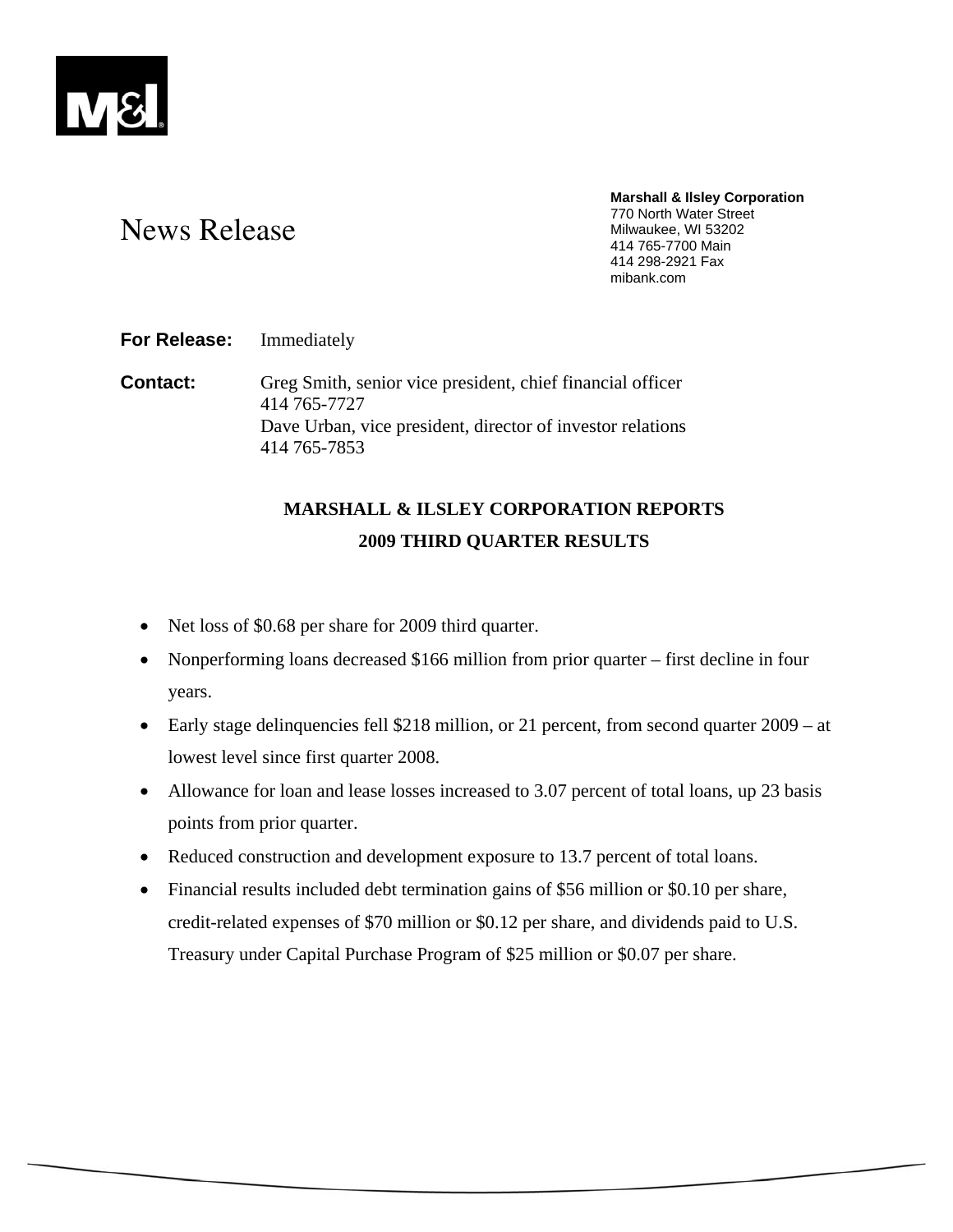Milwaukee, Wis. – October 20, 2009 – Marshall & Ilsley Corporation (NYSE: MI) (M&I) today reported a 2009 third quarter net loss of \$248.4 million, or \$0.68 per share, as compared to net income of \$83.1 million, or \$0.32 per share, in the third quarter of 2008.

*"Our financial results during the third quarter of 2009 were negatively impacted by bank holding company loans and housing-related credits," said Mark Furlong, president and CEO, Marshall & Ilsley Corporation. "The Company remains focused on the aggressive resolution of these loans in order to return M&I to profitability as soon as possible. There are some encouraging early signs that credit quality is improving, but we realize it will take a few more quarters to fully address our problem loans."* 

#### **Loan and Deposit Growth**

M&I's average loans and leases totaled \$47.1 billion for the third quarter of 2009, decreasing \$2.9 billion or 6 percent compared to the third quarter of 2008. When adjusted for the targeted reduction in the Corporation's construction and development portfolio, loan growth was \$0.4 billion or 1 percent versus the same period last year. The Corporation's average deposits totaled \$41.3 billion for the third quarter of 2009, rising \$1.6 billion or 4 percent versus the third quarter of 2008. M&I's core deposits posted strong growth over the past year, reflecting expanded product offerings and the customer's desire for FDIC insured liquidity. The Corporation's average noninterest bearing deposits totaled \$7.9 billion for the third quarter of 2009, increasing \$2.0 billion or 33 percent compared to the third quarter of 2008. M&I's average savings and NOW accounts totaled \$5.6 billion for the third quarter of 2009, increasing \$2.3 billion or 69 percent compared to the third quarter of 2008.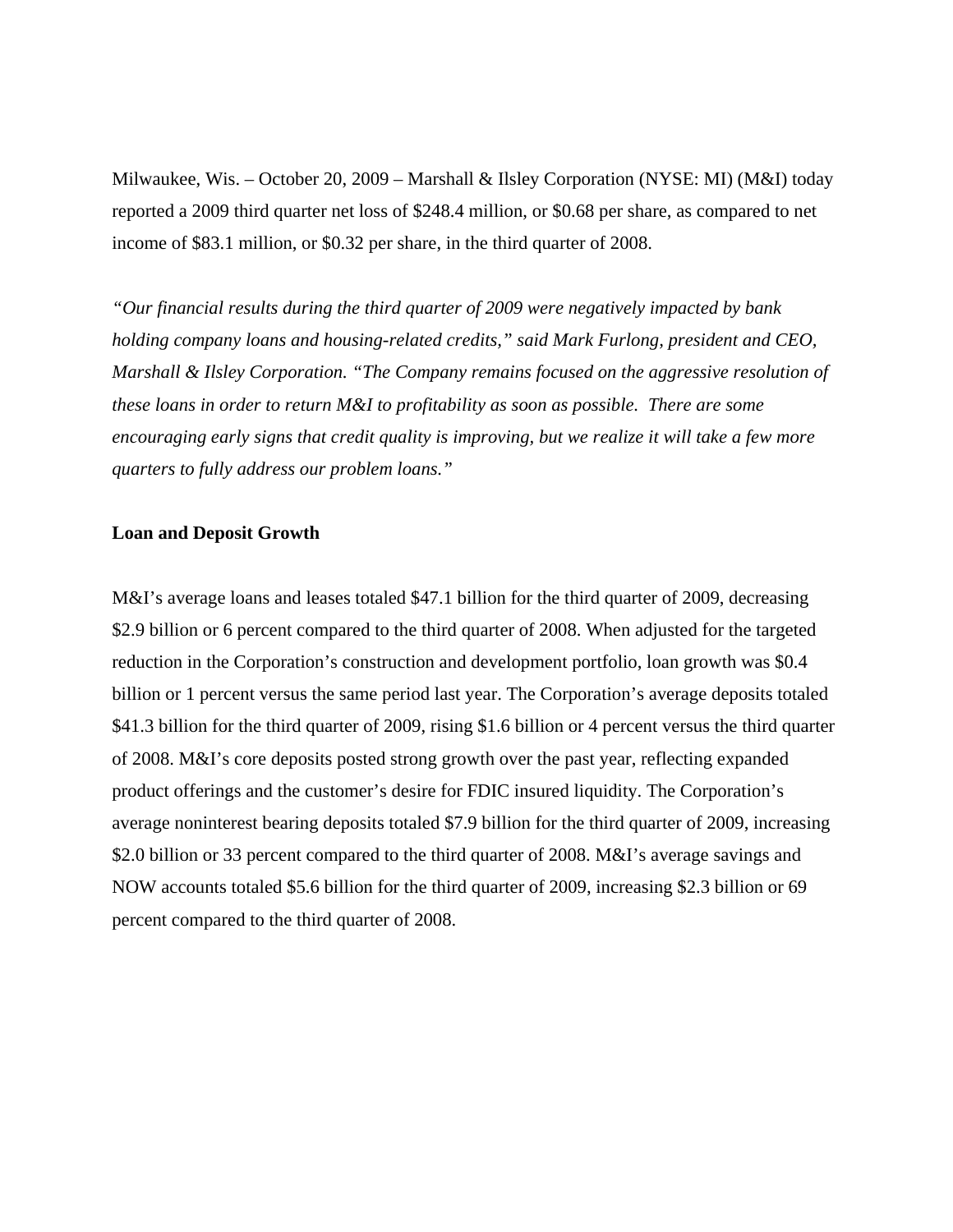#### **Net Interest Income**

The Corporation's net interest income (FTE) was \$394.5 million for the third quarter of 2009, down \$4.0 million or 1 percent compared to the second quarter of 2009. The net interest margin was 2.82 percent, up 3 basis points from the previous quarter. During the third quarter of 2009, M&I's net interest margin benefited from a lower level of nonperforming loans by 3 basis points and the maturity of certain debt instruments by 6 basis points. These improvements were offset by the Corporation's decision to maintain excess liquidity through this part of the credit cycle, which negatively impacted the net interest margin by 11 basis points.

#### **Asset Quality**

M&I's provision for loan and lease losses was \$578.7 million in the third quarter of 2009 versus \$619.0 million in the previous quarter. Net charge-offs for the period were \$532.7 million compared to \$603.3 million in the second quarter of 2009. Excluding the impact of certain bank holding company loans in the third quarter of 2009, the Corporation's provision for loan and lease losses was \$393.7 million and net charge-offs were \$374.9 million. Both numbers were in line with management expectations.

At September 30, 2009 and 2008, the allowance for loan and lease losses was 3.07 percent and 2.05 percent, respectively, of total loans and leases. Nonperforming loans and leases were 4.88 percent (or 3.70 percent excluding nonperforming loans and leases less than ninety days past due) of total loans and leases at September 30, 2009, compared to 2.50 percent at September 30, 2008.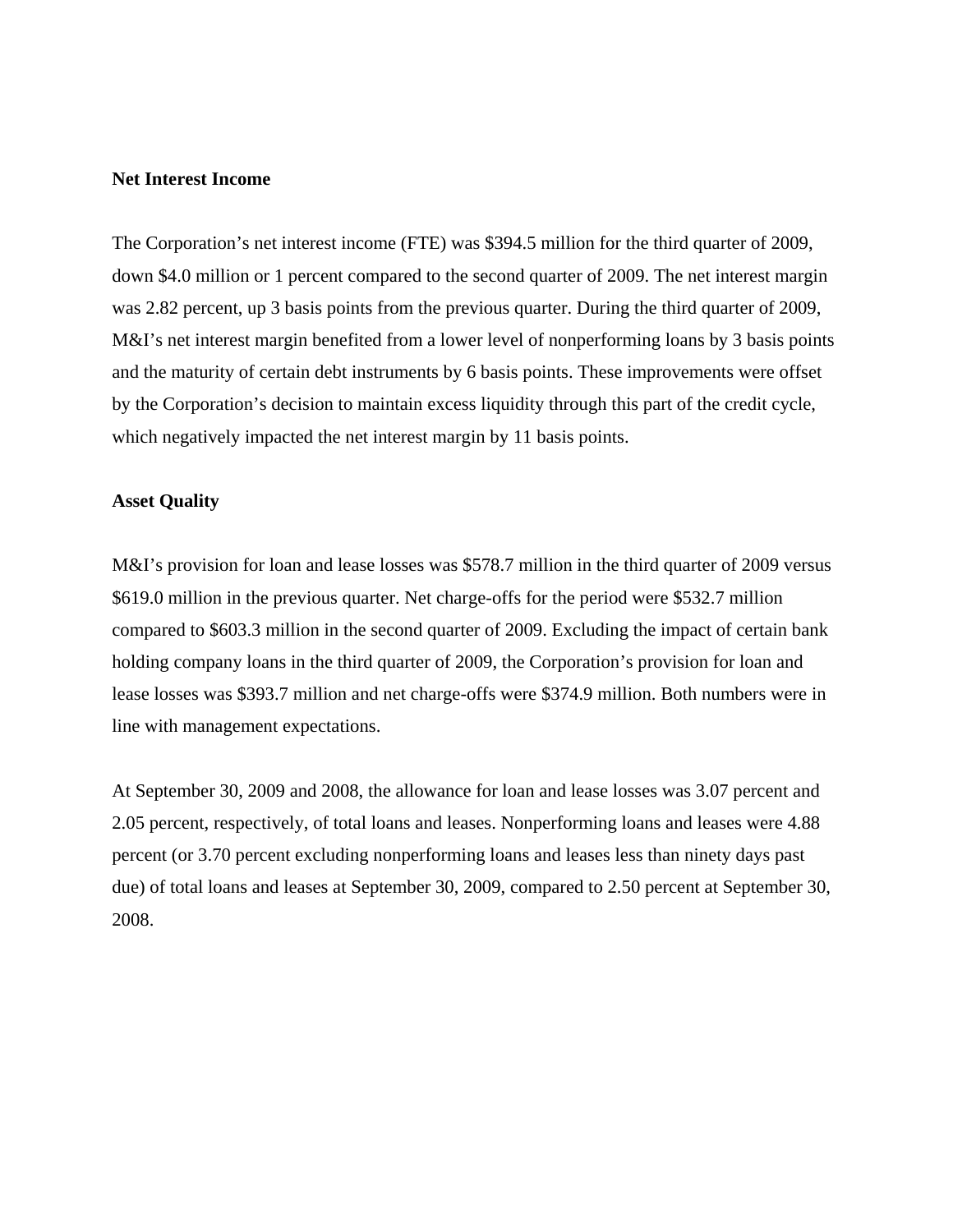#### **Non-Interest Income**

The Corporation's non-interest income was \$227.9 million for the third quarter of 2009 compared to \$183.8 million for the third quarter of 2008. Debt termination gains of \$56.1 million and losses on loans held for sale of \$18.1 million were unique to the current quarter compared to the same period last year. Excluding these items, non-interest income rose \$6.0 million or 3 percent compared to the third quarter of 2008. Wealth Management revenue was \$66.7 million for the current quarter, exceeding the prior quarter by 1 percent. However, compared to the same quarter last year, revenue fell \$4.6 million or 7 percent. The decline was primarily driven by volatility in the equity markets in late 2008 and early 2009. Assets under Management and Assets under Administration were \$32.8 billion and \$118.5 billion, respectively, at September 30, 2009 (record highs), compared to \$24.4 billion and \$101.3 billion, respectively, at September 30, 2008.

#### **Non-Interest Expense**

M&I's non-interest expense was \$409.4 million for the third quarter of 2009 compared to \$360.0 million for the third quarter of 2008. Credit-related expenses (meaning expenses associated with collection efforts and carrying nonperforming assets) were \$70.3 million for the current quarter versus \$20.5 million in the same period last year. Excluding these items, non-interest expense was down slightly compared to the third quarter of 2008. After adjusting for certain net creditrelated expenses and other one-time items, M&I's efficiency ratio was 57.6 percent in the current quarter.

#### **Year-to-Date Results**

M&I reported a net loss of \$599.3 million, or \$1.97 per share, as compared to a net loss of \$164.4 million, or \$0.63 per share, for the nine months ended September 30, 2009 and 2008,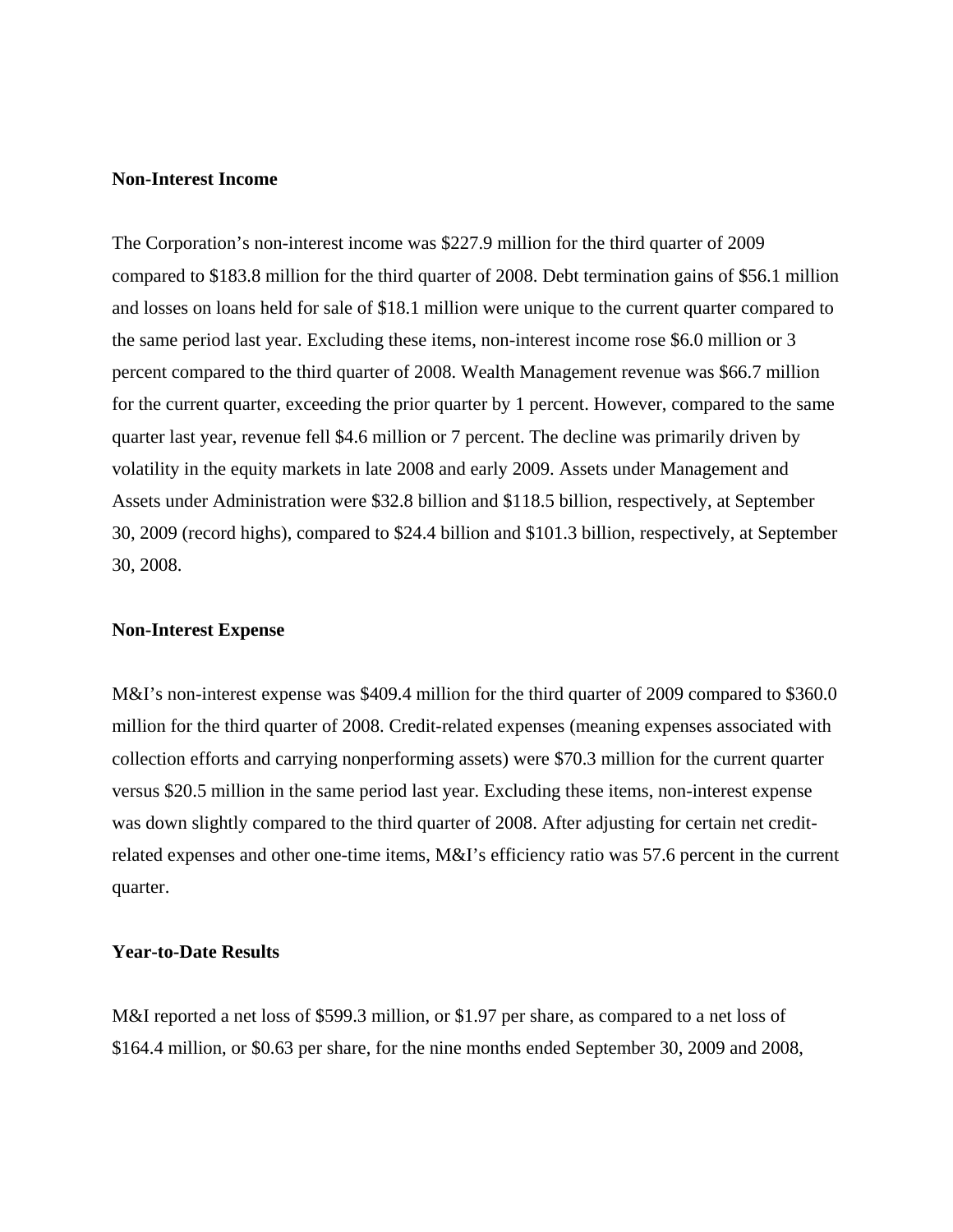respectively. The Corporation's net interest income (FTE) was \$1,201.9 million for the nine months ended September 30, 2009, a decrease of \$137.7 million or 10 percent compared to the nine months ended September 30, 2008. M&I's non-interest income was \$671.7 million for the nine months ended September 30, 2009, an increase of \$89.6 million or 15 percent versus the nine months ended September 30, 2008. The Corporation's non-interest expense was \$1,170.0 million for the nine months ended September 30, 2009, increasing \$113.8 million or 11 percent compared to the nine months ended September 30, 2008.

#### **Balance Sheet and Capital Management**

The Corporation's consolidated assets and total equity were \$58.5 billion and \$6.4 billion, respectively, at September 30, 2009, compared to \$63.5 billion and \$6.5 billion, respectively, at September 30, 2008. There were 368.3 million common shares outstanding at September 30, 2009, compared to 260.0 million outstanding at September 30, 2008. In the third quarter of 2009, M&I paid \$25 million or \$0.07 per share for dividends on the Corporation's Senior Preferred Stock, Series B, owned by the U.S. Treasury under the Capital Purchase Program.

M&I's tangible common equity ratio was 7.0 percent at September 30, 2009.

Note: The previously announced conference call regarding third quarter 2009 results, which was to be held on Thursday, October 22, will not take place.

#### ###

#### **About Marshall & Ilsley Corporation**

Marshall & Ilsley Corporation (NYSE: MI) is a diversified financial services corporation headquartered in Milwaukee, Wis., with \$58.5 billion in assets. Founded in 1847, M&I Marshall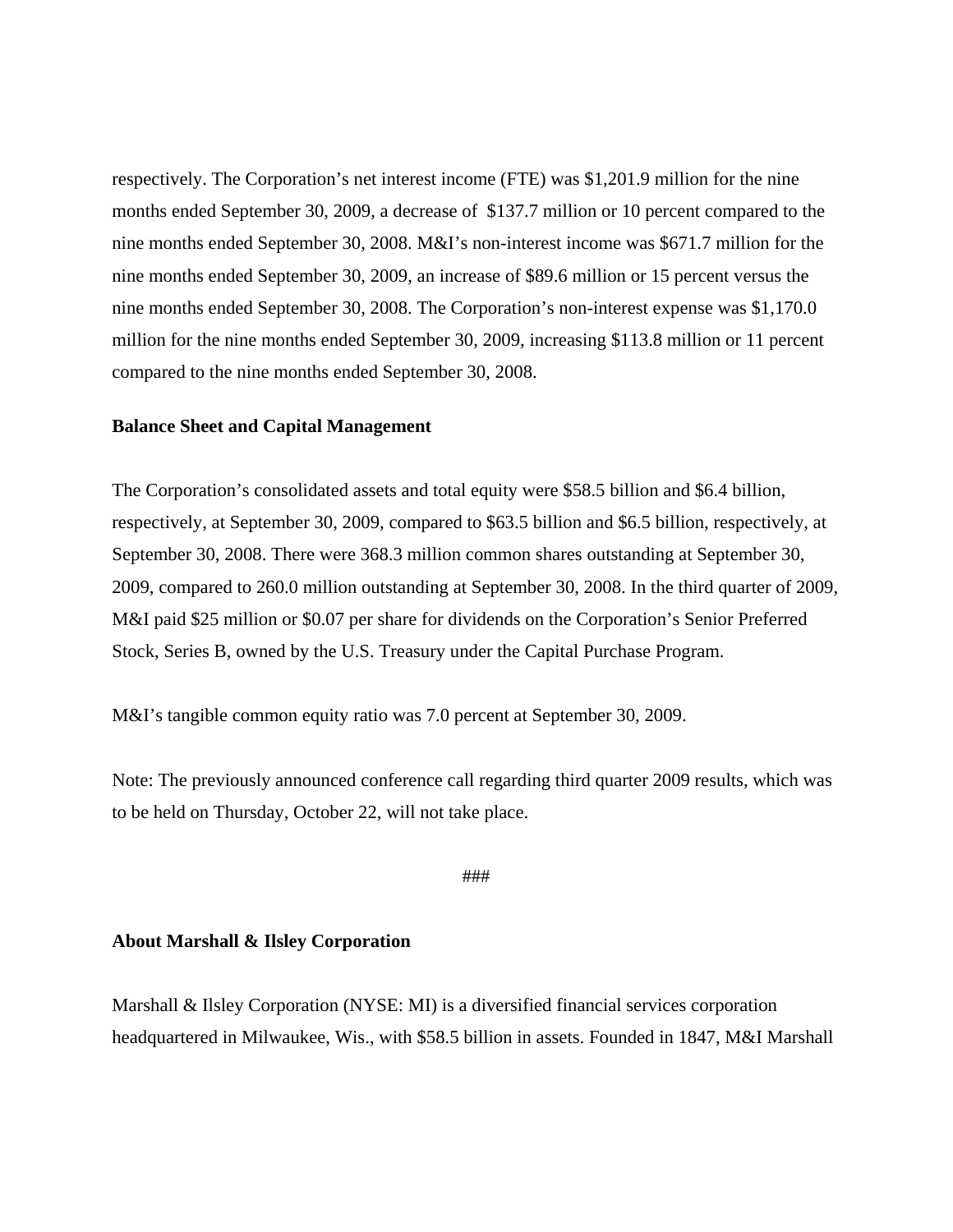& Ilsley Bank is the largest Wisconsin-based bank, with 193 offices throughout the state. In addition, M&I has 53 locations throughout Arizona; 32 offices in Indianapolis and nearby communities; 36 offices along Florida's west coast and in central Florida; 16 offices in Kansas City and nearby communities; 26 offices in metropolitan Minneapolis/St. Paul, and one in Duluth, Minn.; and one office in Las Vegas, Nev. M&I's Southwest Bank subsidiary has 17 offices in the greater St. Louis area. M&I also provides trust and investment management, equipment leasing, mortgage banking, asset-based lending, financial planning, investments, and insurance services from offices throughout the country and on the Internet (www.mibank.com or www.micorp.com). M&I's customer-based approach, internal growth, and strategic acquisitions have made M&I a nationally recognized leader in the financial services industry.

#### **Forward-Looking Statements**

This press release contains forward-looking statements within the meaning of the safe harbor provisions of the Private Securities Litigation Reform Act of 1995. Such forward-looking statements include, without limitation, statements regarding expected financial and operating activities and results that are preceded by, followed by, or that include words such as "may," "expects," "anticipates," "estimates" or "believes." Such statements are subject to important factors that could cause M&I's actual results to differ materially from those anticipated by the forward-looking statements. These factors include (i) M&I's exposure to the deterioration in the commercial and residential real estate markets, directly or indirectly through M&I's loans to other bank holding companies, along with the deterioration in the U.S. economy as a whole, which could result in increased charge-offs and increases in M&I's allowance for loan and lease losses, (ii) various other factors, including changes in economic conditions affecting borrowers, new information regarding outstanding loans and identification of additional problem loans, which could require an increase in M&I's allowance for loan and lease losses, (iii) M&I's ability to maintain required levels of capital, (iv) the impact of recent and future legislative initiatives on the financial markets or on M&I, (v) M&I's exposure to the actions and potential failure of other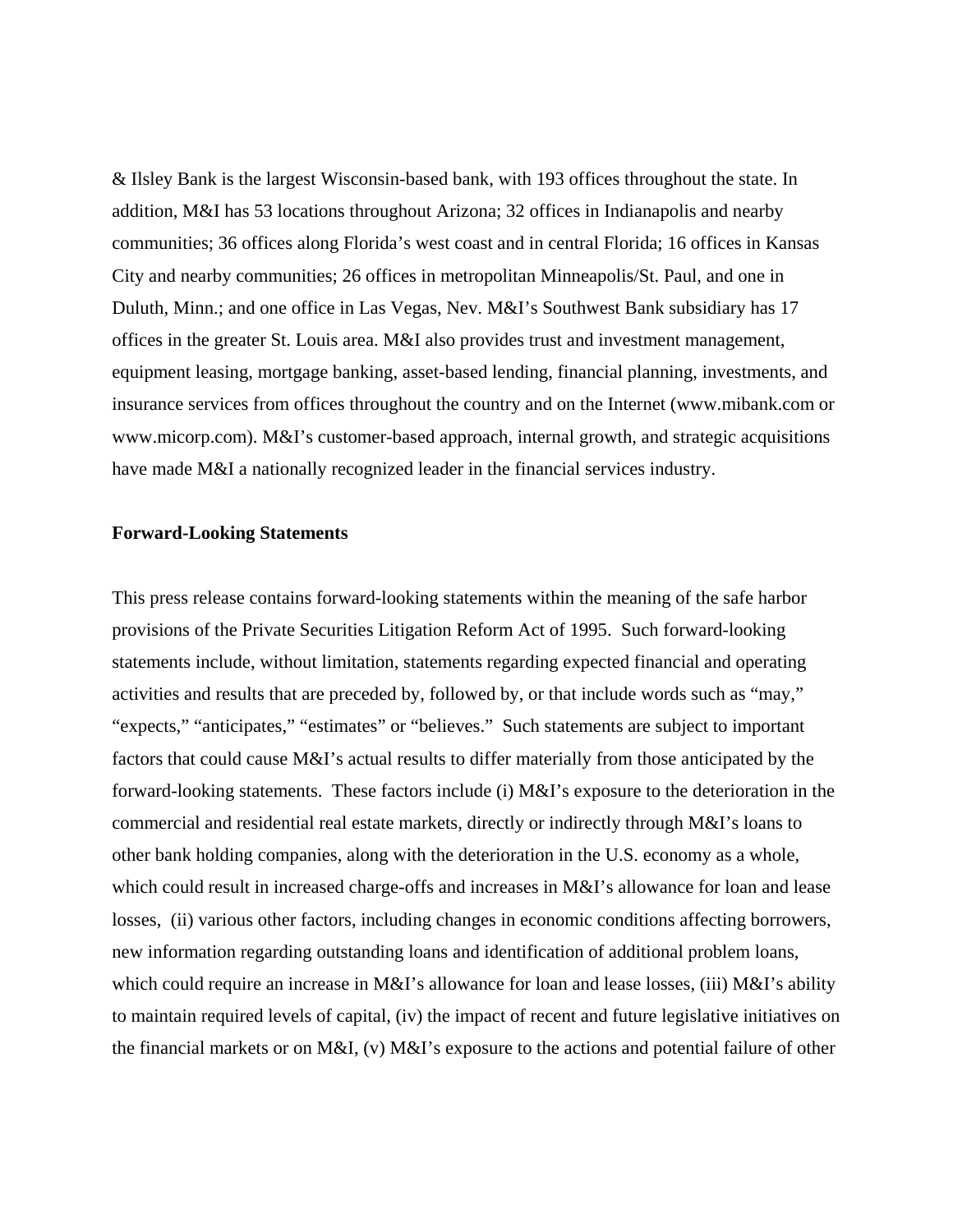financial institutions, (vi) volatility in M&I's stock price, and (vii) those factors referenced in Item 1A. Risk Factors in M&I's Annual Report on Form 10-K for the year ended December 31, 2008 and as may be described from time to time in M&I's subsequent SEC filings, which factors are incorporated herein by reference. Readers are cautioned not to place undue reliance on these forward-looking statements, which reflect only M&I's belief as of the date of this press release. Except as required by federal securities law, M&I undertakes no obligation to update these forward-looking statements or reflect events or circumstances after the date of this press release.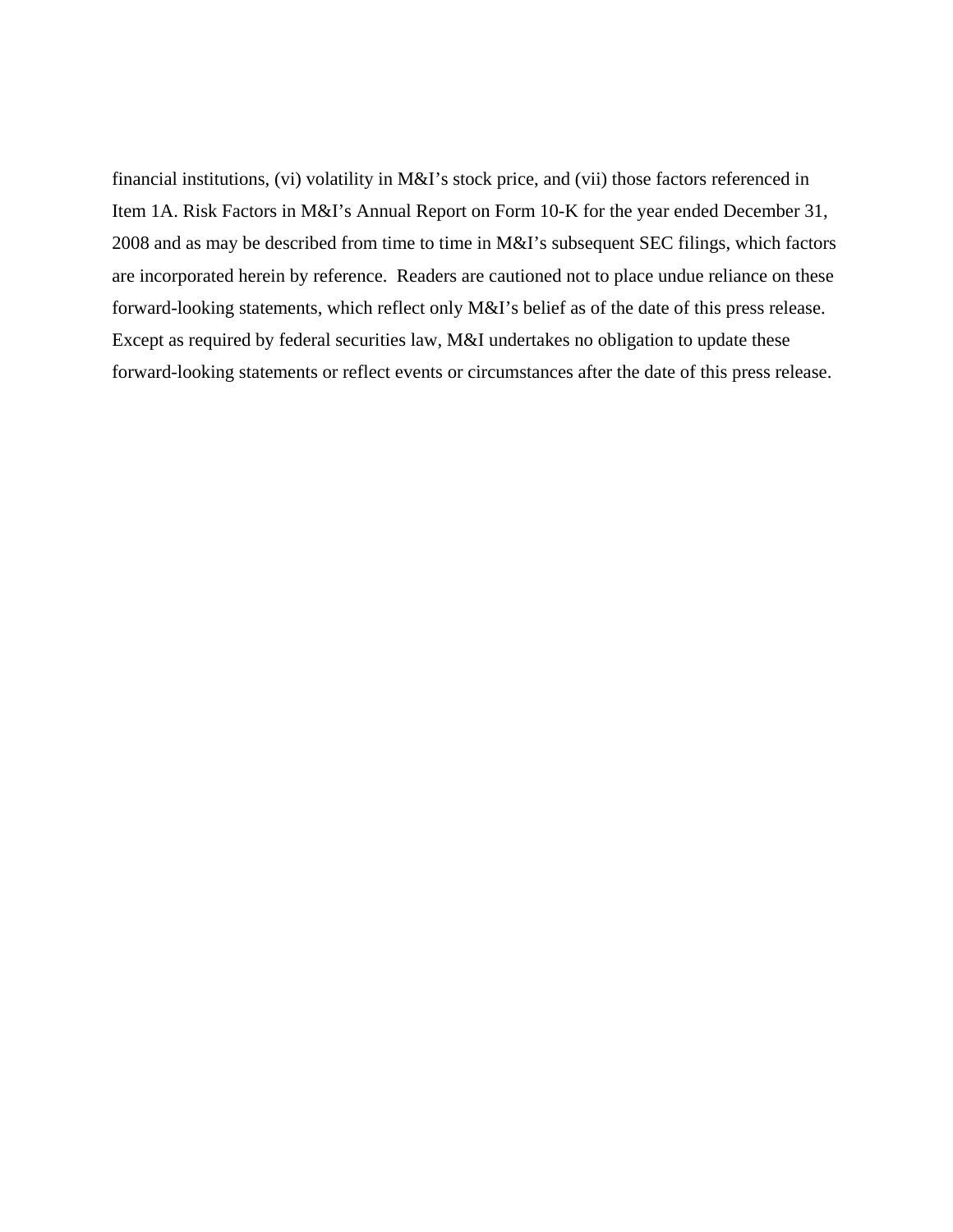#### **Marshall & Ilsley Corporation**

Financial Information

| ונפרוו |  |
|--------|--|
|        |  |

|                                                                   | Three Months Ended September 30, |                          | Percent       | Nine Months Ended September 30, | Percent                  |               |
|-------------------------------------------------------------------|----------------------------------|--------------------------|---------------|---------------------------------|--------------------------|---------------|
|                                                                   | 2009                             | 2008                     | <b>Change</b> | 2009                            | 2008                     | <b>Change</b> |
| PER COMMON SHARE DATA                                             |                                  |                          |               |                                 |                          |               |
|                                                                   |                                  |                          |               |                                 |                          |               |
| Diluted:                                                          |                                  |                          |               |                                 |                          |               |
| Net Income (Loss)                                                 | (\$0.68)                         | \$0.32                   | n.m. %        | $(\$1.97)$                      | (\$0.63)                 | n.m. %        |
| <b>Basic:</b>                                                     |                                  |                          |               |                                 |                          |               |
| Net Income (Loss)                                                 | (0.68)                           | 0.32                     | n.m.          | (1.97)                          | (0.63)                   | n.m.          |
|                                                                   |                                  |                          |               |                                 |                          |               |
| <b>Dividend Declared per Common Share</b>                         | 0.01                             | 0.32                     | $-96.9$       | 0.03                            | 0.95                     | $-96.8$       |
| <b>Book Value per Common Share</b>                                | 12.98                            | 25.12                    | $-48.3$       | 12.98                           | 25.12                    | $-48.3$       |
| <b>Common Shares Outstanding (millions):</b><br>Average - Diluted | 366.8                            | 259.2                    | 41.5          | 304.5                           | 259.1                    | 17.5          |
| <b>End of Period</b>                                              | 368.3                            | 260.0                    | 41.6          | 368.3                           | 260.0                    | 41.6          |
|                                                                   |                                  |                          |               |                                 |                          |               |
| <b>INCOME STATEMENT (\$millions)</b>                              |                                  |                          |               |                                 |                          |               |
| <b>Net Interest Income (FTE)</b>                                  | \$394.5                          | \$447.5                  | $-11.8$ %     | \$1,201.9                       | \$1,339.6                | $-10.3$ %     |
| <b>Provision for Loan and Lease Losses</b>                        | 578.7                            | 155.0                    | 273.4         | 1,675.6                         | 1,187.3                  | 41.1          |
|                                                                   |                                  |                          |               |                                 |                          |               |
| Wealth Management                                                 | 66.7                             | 71.3                     | $-6.5$        | 195.2                           | 218.0                    | $-10.5$       |
| Service Charges on Deposits                                       | 33.6                             | 36.7                     | $-8.5$        | 102.9                           | 110.3                    | $-6.6$        |
| Mortgage Banking                                                  | 12.7                             | 5.5                      | 131.1         | 41.6                            | 21.5                     | 93.4          |
| Net Investment Securities Gains (Losses)                          | (1.5)                            | 1.0                      | $-253.7$      | 81.2                            | 27.2                     | 199.1         |
| Other                                                             | 116.4                            | 69.3                     | 68.0          | 250.8                           | 205.1                    | 22.3          |
| <b>Total Non-Interest Revenues</b>                                | 227.9                            | 183.8                    | 24.0          | 671.7                           | 582.1                    | 15.4          |
| Salaries and Employee Benefits                                    | 179.2                            | 184.0                    | $-2.6$        | 521.6                           | 545.3                    | $-4.3$        |
| Net Occupancy and Equipment                                       | 33.3                             | 31.7                     | 5.2           | 99.5                            | 94.1                     | 5.8           |
| FDIC Insurance                                                    | 17.8                             | 6.0                      | 196.6         | 82.2                            | 10.0                     | 719.7         |
| <b>Intangible Amortization</b>                                    | 5.9                              | 6.0                      | $-1.8$        | 17.5                            | 17.9                     | $-2.2$        |
| Other                                                             | 173.2                            | 132.3                    | 30.9          | 449.2                           | 388.9                    | 15.5          |
| <b>Total Non-Interest Expenses</b>                                | 409.4                            | 360.0                    | 13.7          | 1,170.0                         | 1,056.2                  | 10.8          |
| Tax Equivalent Adjustment                                         | 5.8                              | 6.8                      | $-14.0$       | 19.6                            | 20.9                     | $-6.1$        |
| Pre-Tax Income (Loss)                                             | (371.5)                          | 109.5                    | n.m.          | (991.6)                         | (342.7)                  | n.m.          |
| Provision (Benefit) for Income Taxes                              | (148.1)                          | 26.4                     | n.m.          | (467.3)                         | (178.3)                  | n.m.          |
| Net Income (Loss) Attributable to M&I                             | $(\$223.4)$                      | \$83.1                   | n.m.          | (\$524.3)                       | (\$164.4)                | n.m.          |
| Preferred Dividends                                               | (25.0)                           | $\overline{\phantom{a}}$ |               | (75.0)                          | $\overline{\phantom{a}}$ |               |
| Net Income (Loss) Attributable to M&I Common Shareholders         | $(\$248.4)$                      | \$83.1                   | n.m. %        | (\$599.3)                       | (\$164.4)                | n.m. %        |
|                                                                   |                                  |                          |               |                                 |                          |               |
| <b>KEY RATIOS</b>                                                 |                                  |                          |               |                                 |                          |               |
|                                                                   |                                  |                          |               |                                 |                          |               |
| Net Interest Margin (FTE) / Avg. Earning Assets                   | 2.82 %                           | 3.06 %                   |               | 2.81 %                          | 3.10 %                   |               |
| Interest Spread (FTE)                                             | 2.42                             | 2.65                     |               | 2.43                            | 2.63                     |               |
|                                                                   |                                  |                          |               |                                 |                          |               |
| <b>Efficiency Ratio</b>                                           | 66.1 %                           | 57.0 %                   |               | 65.3 %                          | 55.7 %                   |               |
| Equity / Assets (End of Period)                                   | 10.94 %                          | 10.24 %                  |               | 10.94 %                         | 10.24 %                  |               |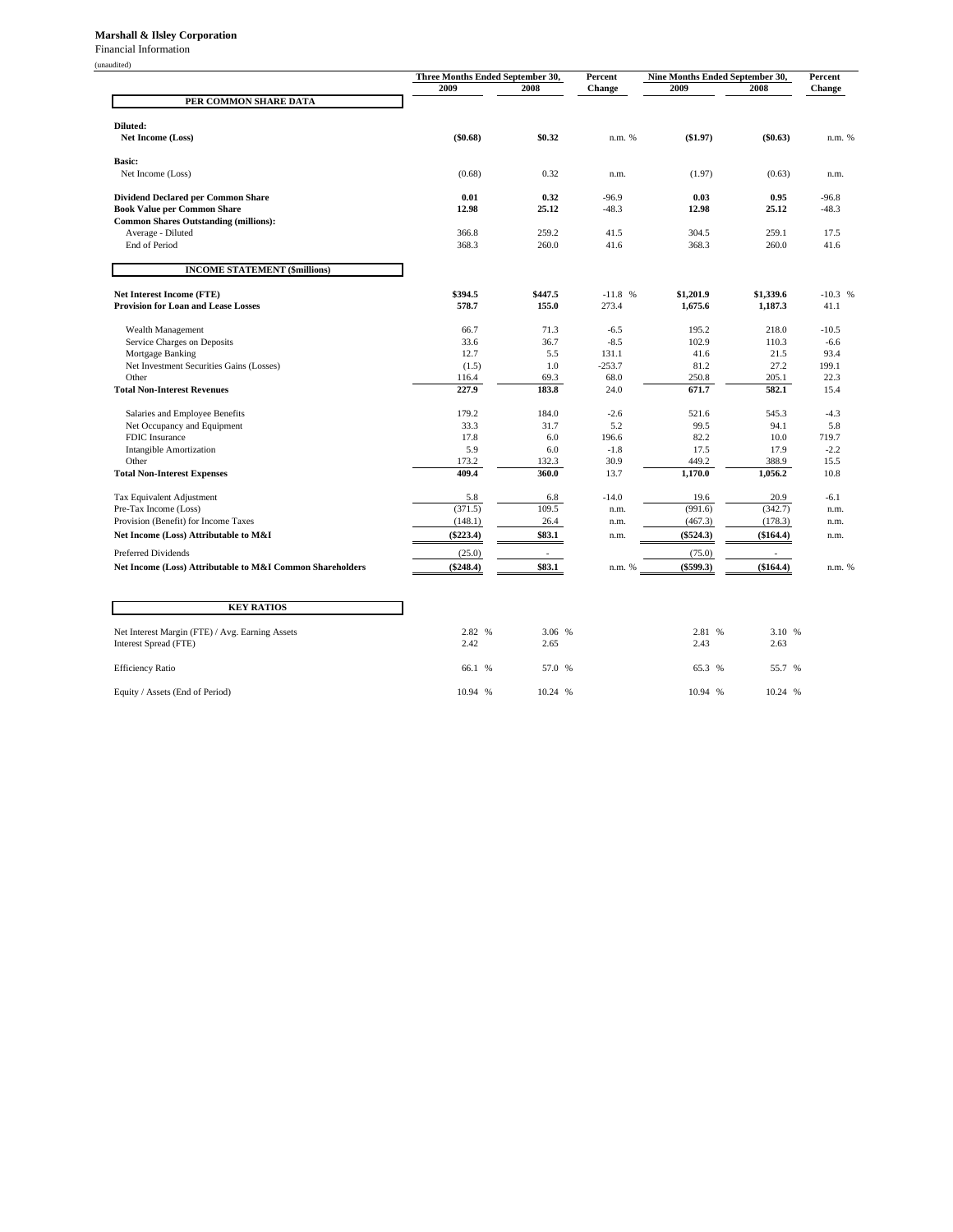#### **Marshall & Ilsley Corporation**

Financial Information (unaudited)

| uuncu .                                            |          | As of September 30, |          |  |  |  |
|----------------------------------------------------|----------|---------------------|----------|--|--|--|
|                                                    | 2009     | 2008                | Change   |  |  |  |
| <b>ASSETS</b> (\$millions)                         |          |                     |          |  |  |  |
| Cash & Due From Banks                              | \$675    | \$982               | $-31.3%$ |  |  |  |
| <b>Trading Assets</b>                              | 270      | 163                 | 66.1     |  |  |  |
| Short - Term Investments                           | 1.605    | 137                 | n.m.     |  |  |  |
| <b>Investment Securities</b>                       | 6,430    | 7,383               | $-12.9$  |  |  |  |
| Loans and Leases:                                  |          |                     |          |  |  |  |
| Commercial Loans & Leases                          | 13,533   | 15,711              | $-13.9$  |  |  |  |
| <b>Commercial Real Estate</b>                      | 13,884   | 12,114              | 14.6     |  |  |  |
| <b>Construction and Development</b>                | 6,314    | 9,760               | $-35.3$  |  |  |  |
| <b>Residential Real Estate</b>                     | 5,135    | 5,674               | $-9.5$   |  |  |  |
| Home Equity Loans & Lines                          | 4,813    | 5,053               | $-4.8$   |  |  |  |
| Personal Loans and Leases                          | 2.427    | 2,105               | 15.3     |  |  |  |
| Total Loans and Leases                             | 46,106   | 50,417              | $-8.6$   |  |  |  |
| Reserve for Loan & Lease Losses                    | (1, 414) | (1,031)             | 37.1     |  |  |  |
| Premises and Equipment, net                        | 570      | 542                 | 5.2      |  |  |  |
| Goodwill and Intangibles                           | 752      | 2,237               | $-66.4$  |  |  |  |
| <b>Other Assets</b>                                | 3,551    | 2,671               | 32.9     |  |  |  |
| <b>Total Assets</b>                                | \$58,545 | \$63,501            | $-7.8$ % |  |  |  |
| <b>LIABILITIES &amp; EQUITY (\$millions)</b>       |          |                     |          |  |  |  |
| Deposits:                                          |          |                     |          |  |  |  |
| Noninterest Bearing                                | \$8,286  | \$6,359             | 30.3 %   |  |  |  |
| <b>Interest Bearing:</b>                           |          |                     |          |  |  |  |
| Savings and NOW                                    | 6,023    | 3,151               | 91.2     |  |  |  |
| Money Market                                       | 10,403   | 10,640              | $-2.2$   |  |  |  |
| Time                                               | 16,712   | 17,958              | $-6.9$   |  |  |  |
| Foreign                                            | 296      | 1,932               | $-84.7$  |  |  |  |
| <b>Total Interest Bearing</b>                      | 33,434   | 33,681              | $-0.7$   |  |  |  |
| <b>Total Deposits</b>                              | 41,720   | 40,040              | 4.2      |  |  |  |
| Short - Term Borrowings                            | 1,541    | 6,267               | $-75.4$  |  |  |  |
| Long - Term Borrowings                             | 7,512    | 9,714               | $-22.7$  |  |  |  |
| <b>Other Liabilities</b>                           | 1,370    | 978                 | 40.1     |  |  |  |
| <b>Total Liabilities</b>                           | 52,143   | 56,999              | $-8.5$   |  |  |  |
| Equity:                                            |          |                     |          |  |  |  |
| Marshall & Ilsley Corporation Shareholders' Equity | 6,391    | 6,492               | $-1.5$   |  |  |  |
| Noncontrolling Interest in Subsidiaries            | 11       | 10                  | 10.3     |  |  |  |
| <b>Total Equity</b>                                | 6,402    | 6,502               | $-1.5$   |  |  |  |
| Total Liabilities & Equity                         | \$58,545 | \$63,501            | $-7.8$ % |  |  |  |

|                                                        | Three Months Ended September 30, |          | Percent       | Nine Months Ended September 30, | Percent  |               |
|--------------------------------------------------------|----------------------------------|----------|---------------|---------------------------------|----------|---------------|
|                                                        | 2009                             | 2008     | <b>Change</b> | 2009                            | 2008     | <b>Change</b> |
| <b>AVERAGE ASSETS (\$millions)</b>                     |                                  |          |               |                                 |          |               |
| Cash & Due From Banks                                  | \$739                            | \$892    | $-17.2$ %     | \$763                           | \$908    | $-16.0%$      |
| <b>Trading Assets</b>                                  | 251                              | 144      | 73.7          | 471                             | 162      | 191.7         |
| Short - Term Investments                               | 1,791                            | 387      | 363.6         | 945                             | 363      | 160.1         |
| <b>Investment Securities</b>                           | 6,255                            | 7,509    | $-16.7$       | 7,081                           | 7,718    | $-8.3$        |
| Loans and Leases:                                      |                                  |          |               |                                 |          |               |
| Commercial Loans & Leases                              | 14,164                           | 15.513   | $-8.7$        | 14,790                          | 15,342   | $-3.6$        |
| <b>Commercial Real Estate</b>                          | 13,844                           | 11,942   | 15.9          | 13,425                          | 11,718   | 14.6          |
| <b>Construction and Development</b>                    | 6,653                            | 9,957    | $-33.2$       | 7,629                           | 10,293   | $-25.9$       |
| <b>Residential Real Estate</b>                         | 5,263                            | 5,631    | $-6.5$        | 5,574                           | 5,446    | 2.3           |
| Home Equity Loans and Lines                            | 4,844                            | 5,027    | $-3.6$        | 4,959                           | 4,845    | 2.3           |
| Personal Loans and Leases                              | 2,369                            | 1,962    | 20.7          | 2,223                           | 1,882    | 18.1          |
| Total Loans and Leases                                 | 47,137                           | 50.032   | $-5.8$        | 48,600                          | 49,526   | $-1.9$        |
| Reserve for Loan & Lease Losses                        | (1, 359)                         | (1,083)  | 25.4          | (1, 322)                        | (775)    | 70.5          |
| Premises and Equipment, net                            | 574                              | 533      | 7.6           | 571                             | 521      | 9.7           |
| Goodwill and Intangibles                               | 755                              | 2,239    | $-66.3$       | 757                             | 2,242    | $-66.2$       |
| <b>Other Assets</b>                                    | 3,102                            | 2,411    | 28.7          | 2,998                           | 2,304    | 30.0          |
| <b>Total Assets</b>                                    | \$59,245                         | \$63,064 | $-6.1%$       | \$60,864                        | \$62,969 | $-3.3 %$      |
| Memo:                                                  |                                  |          |               |                                 |          |               |
| <b>Average Earning Assets</b>                          | \$55,434                         | \$58,072 |               | \$57,097                        | \$57,769 |               |
| Average Earning Assets Excluding Investment Securities |                                  |          |               |                                 |          |               |
| <b>Unrealized Gains/Losses</b>                         | \$55,426                         | \$58,137 |               | \$57,100                        | \$57,779 |               |
| <b>AVG LIABILITIES &amp; EQUITY (\$millions)</b>       |                                  |          |               |                                 |          |               |
| Deposits:                                              |                                  |          |               |                                 |          |               |
| Noninterest Bearing                                    | \$7,862                          | \$5,909  | 33.1 %        | \$7.238                         | \$5,789  | 25.0 %        |
| <b>Interest Bearing:</b>                               |                                  |          |               |                                 |          |               |
| Savings and NOW                                        | 5,575                            | 3,293    | 69.3          | 4,434                           | 3,256    | 36.2          |
| Money Market                                           | 10,293                           | 10,545   | $-2.4$        | 10,376                          | 11,141   | $-6.9$        |
| Time                                                   | 17,234                           | 17,328   | $-0.5$        | 17,593                          | 15,761   | 11.6          |
| Foreign                                                | 372                              | 2,613    | $-85.8$       | 652                             | 2,879    | $-77.4$       |
| <b>Total Interest Bearing</b>                          | 33,474                           | 33,779   | $-0.9$        | 33,055                          | 33,037   | 0.1           |
| <b>Total Deposits</b>                                  | 41,336                           | 39,688   | 4.2           | 40,293                          | 38.826   | 3.8           |
| Short - Term Borrowings                                | 1,875                            | 6,415    | $-70.8$       | 3,921                           | 6,543    | $-40.1$       |
| Long - Term Borrowings                                 | 8,387                            | 9.653    | $-13.1$       | 9,128                           | 9,770    | $-6.6$        |
| <b>Other Liabilities</b>                               | 994                              | 774      | 28.5          | 1,052                           | 982      | 7.1           |
| <b>Total Liabilities</b>                               | 52,592                           | 56,530   | $-7.0$        | 54,394                          | 56,121   | $-3.1$        |
| Equity:                                                |                                  |          |               |                                 |          |               |
| Marshall & Ilsley Corporation Shareholders' Equity     | 6.642                            | 6.524    | 1.8           | 6,459                           | 6,838    | $-5.5$        |
| Noncontrolling Interest in Subsidiaries                | 11                               | 10       | 8.9           | 11                              | 10       | 6.6           |
| <b>Total Equity</b>                                    | 6,653                            | 6,534    | 1.8           | 6,470                           | 6,848    | $-5.5$        |
| Total Liabilities & Equity                             | \$59,245                         | \$63,064 | -6.1 %        | \$60,864                        | \$62,969 | $-3.3 %$      |
| Memo:                                                  |                                  |          |               |                                 |          |               |
| <b>Average Interest Bearing Liabilities</b>            | \$43,736                         | \$49,847 |               | \$46,104                        | \$49,350 |               |